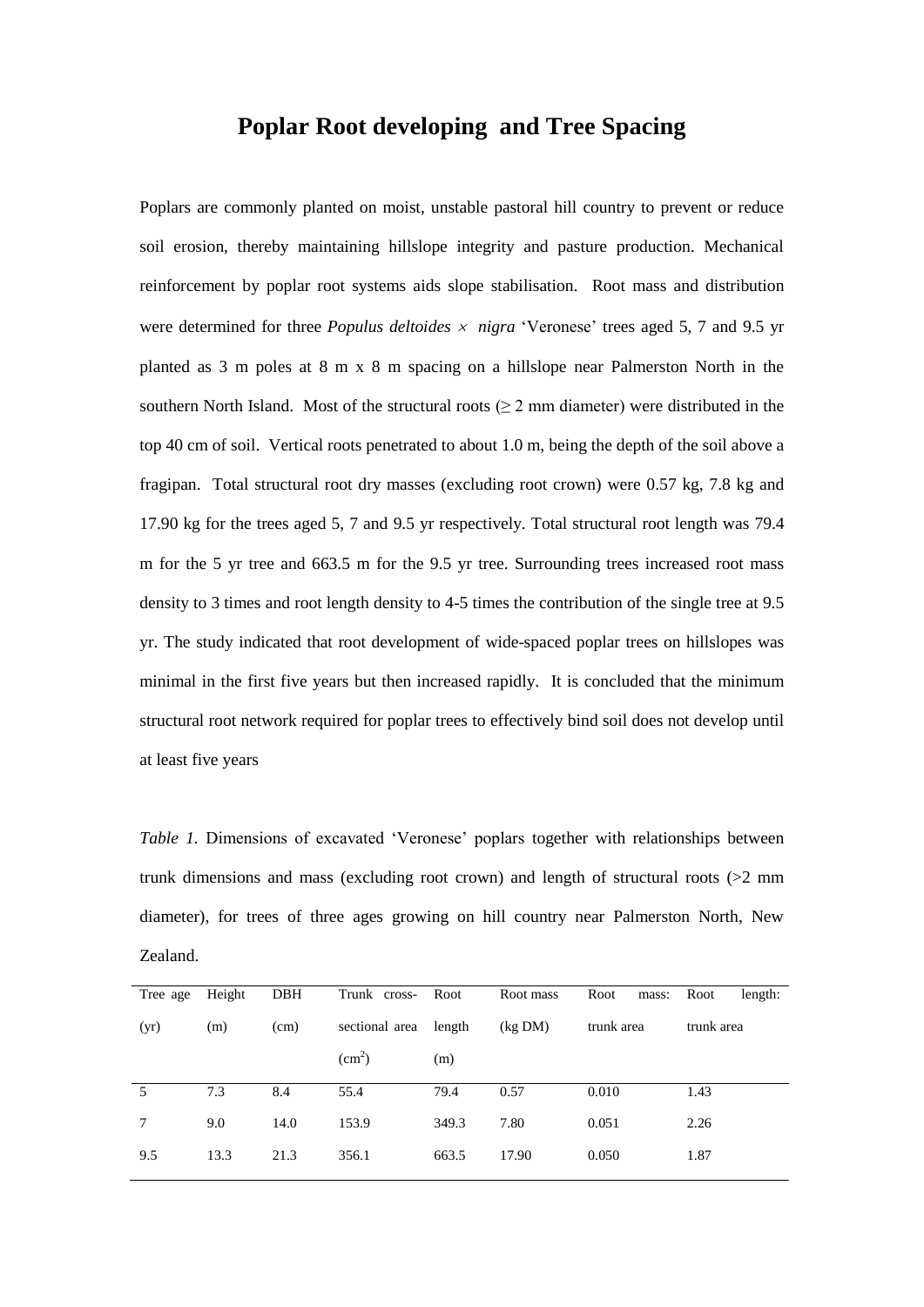

*Figure 1.* Radial distribution of structural roots (>2 mm diameter) of 'Veronese' poplar trees aged 5 yr (top), 7 yr (middle) and 9.5 yr (bottom) growing on hill country near Palmerston North, New Zealand.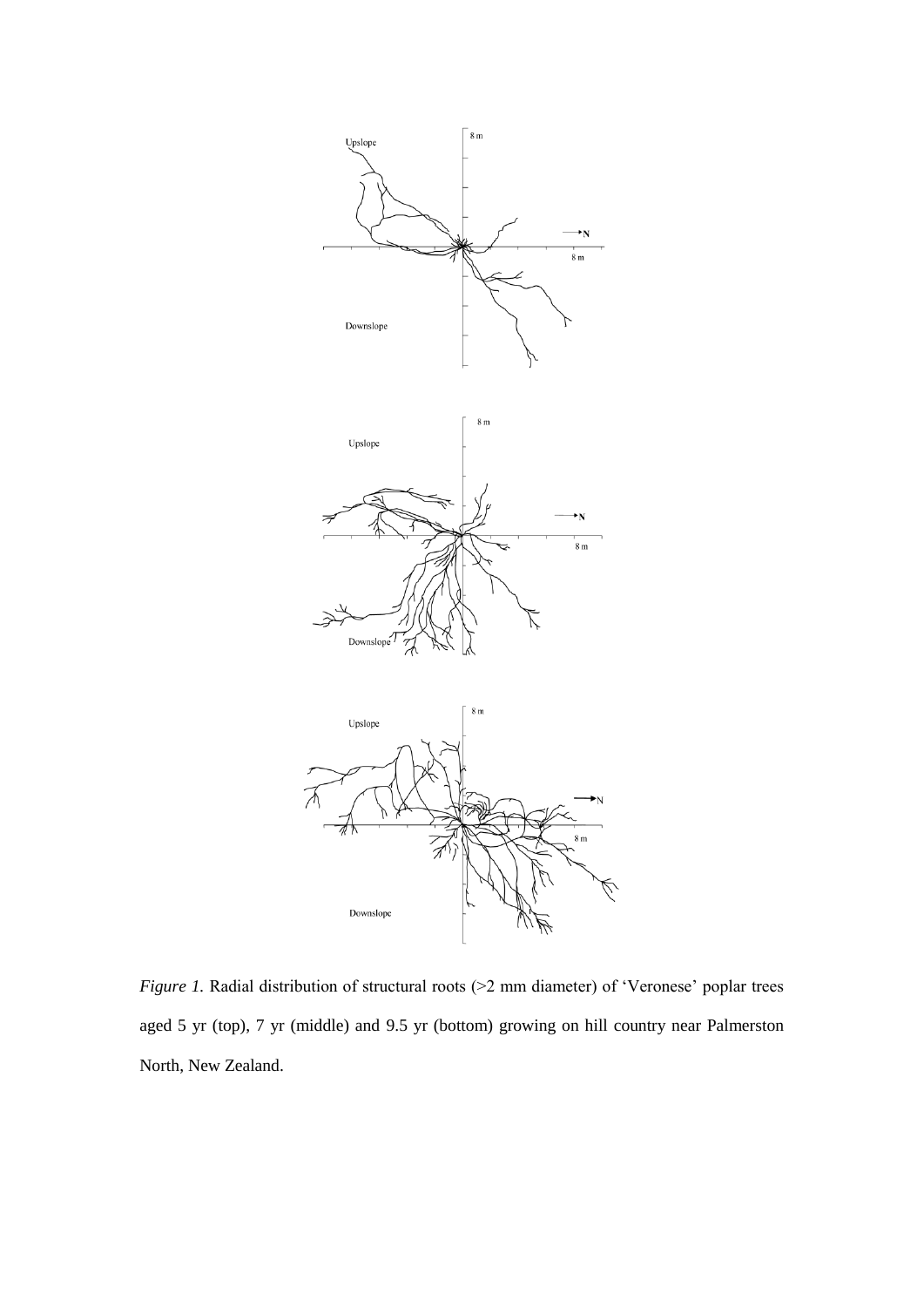







(b)

*Figure 2.* Total root mass density (a) and total root length density (b) at different distances from the trunk of 'Veronese' poplar trees aged 5 yr, 7 yr and 9.5 yr growing at 8 m x 8 m spacing on hill country near Palmerston North, New Zealand.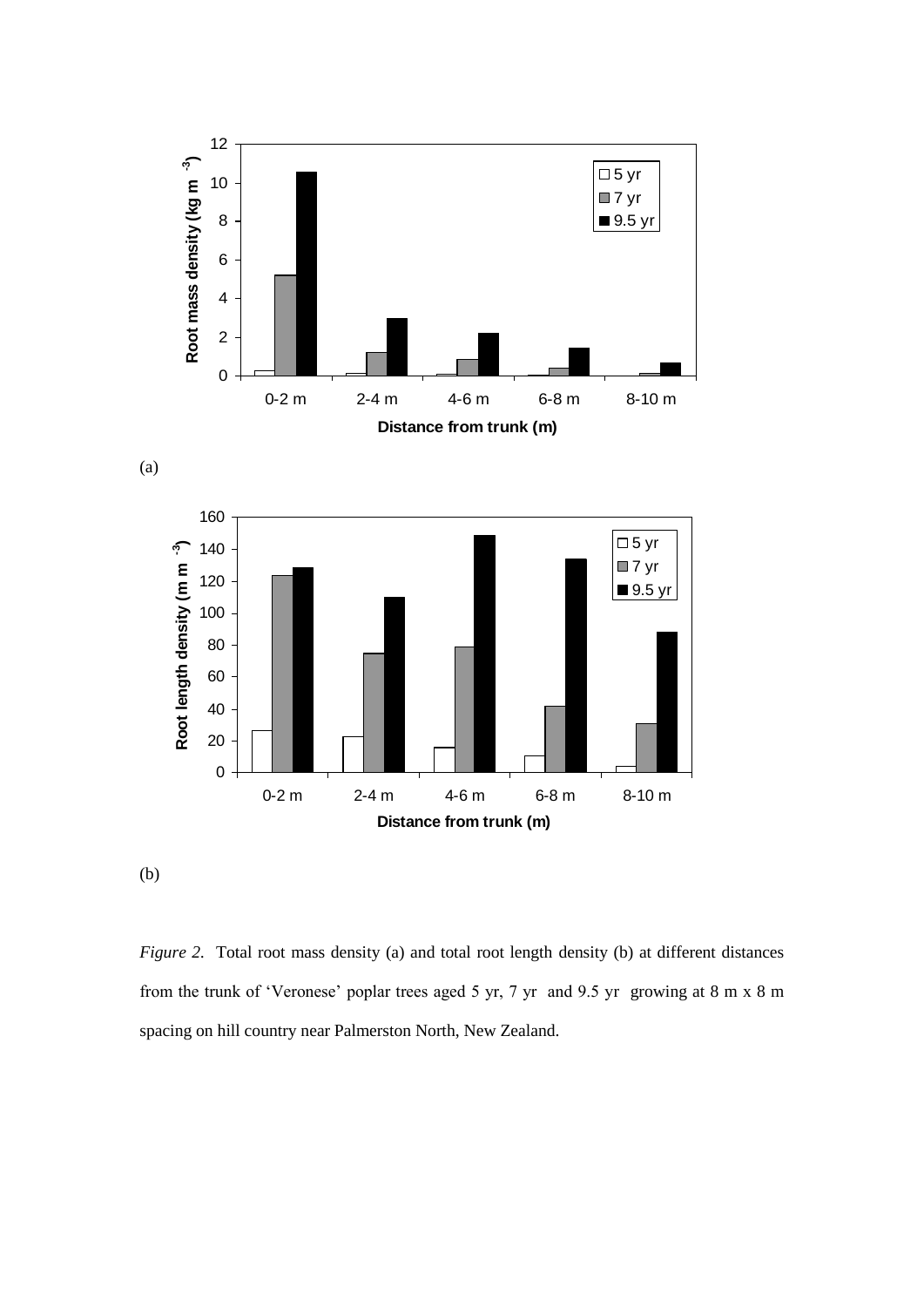